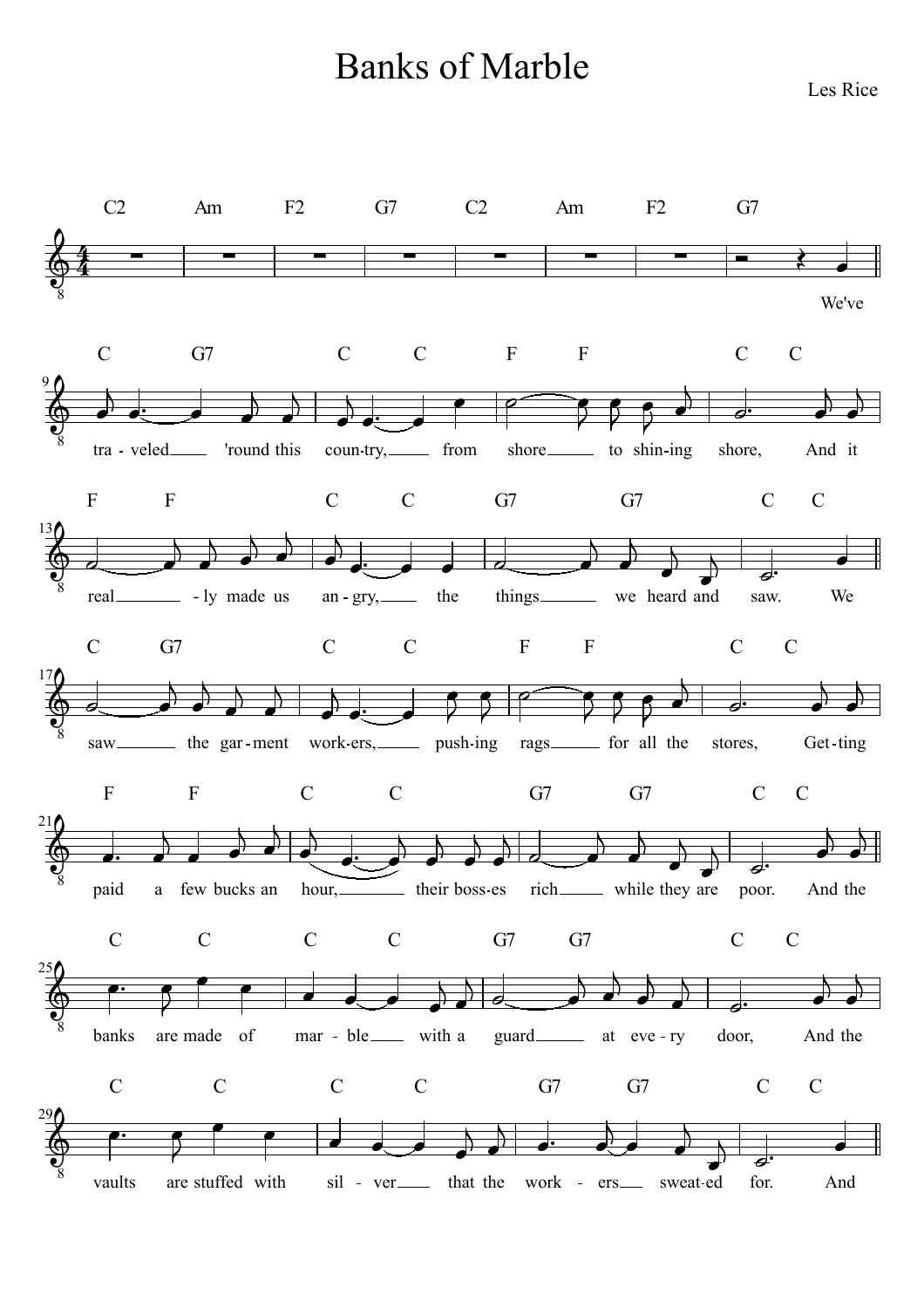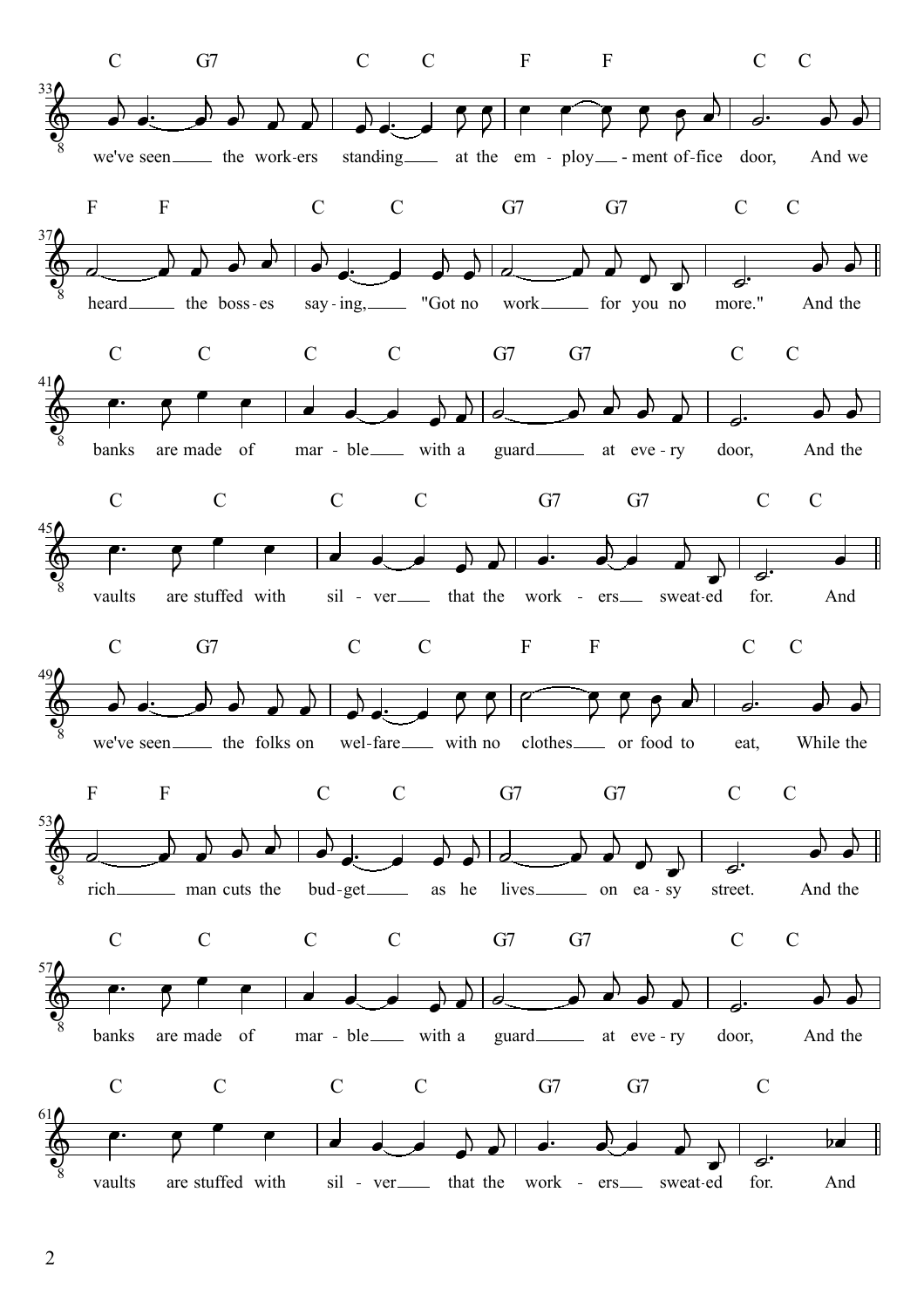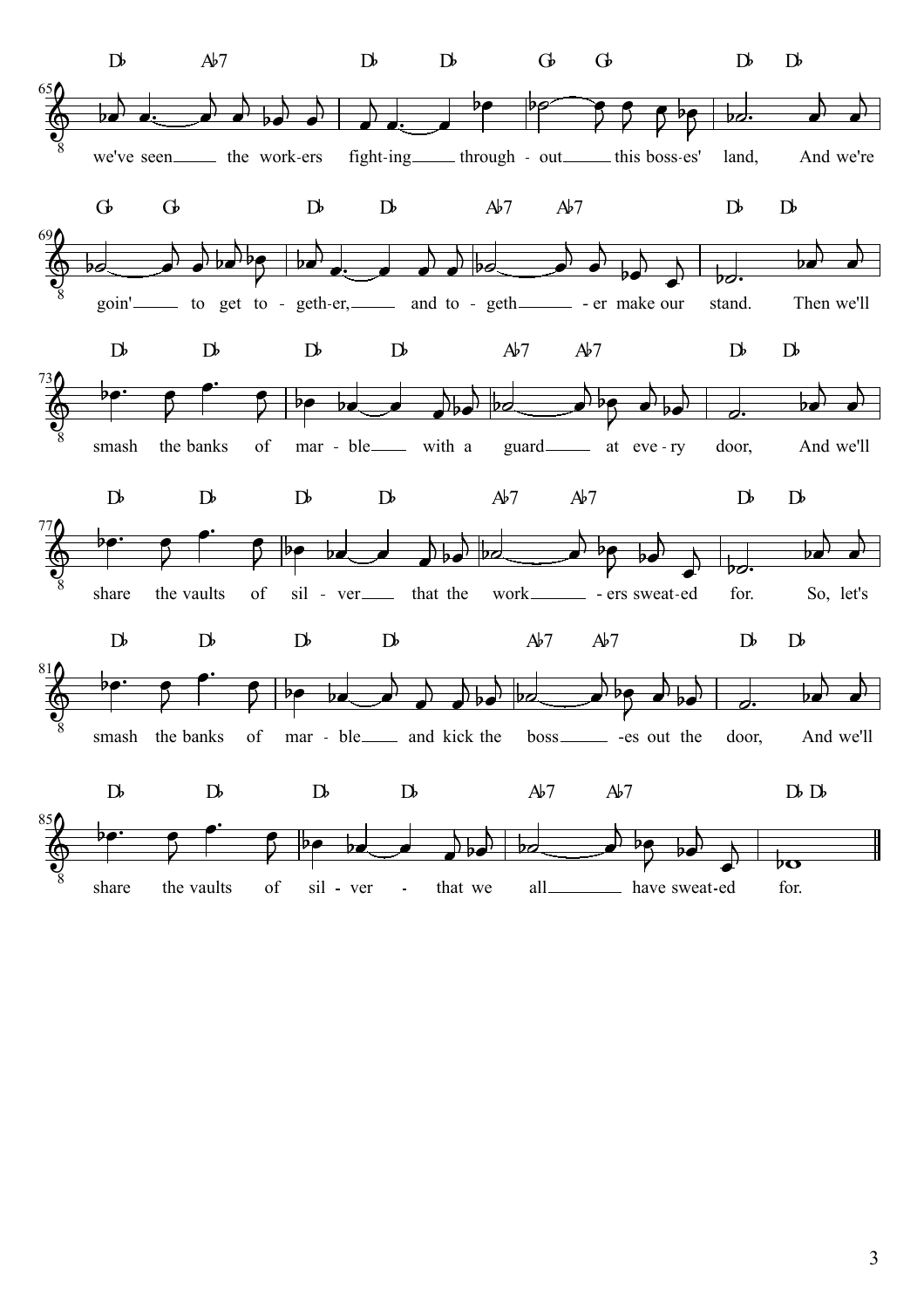





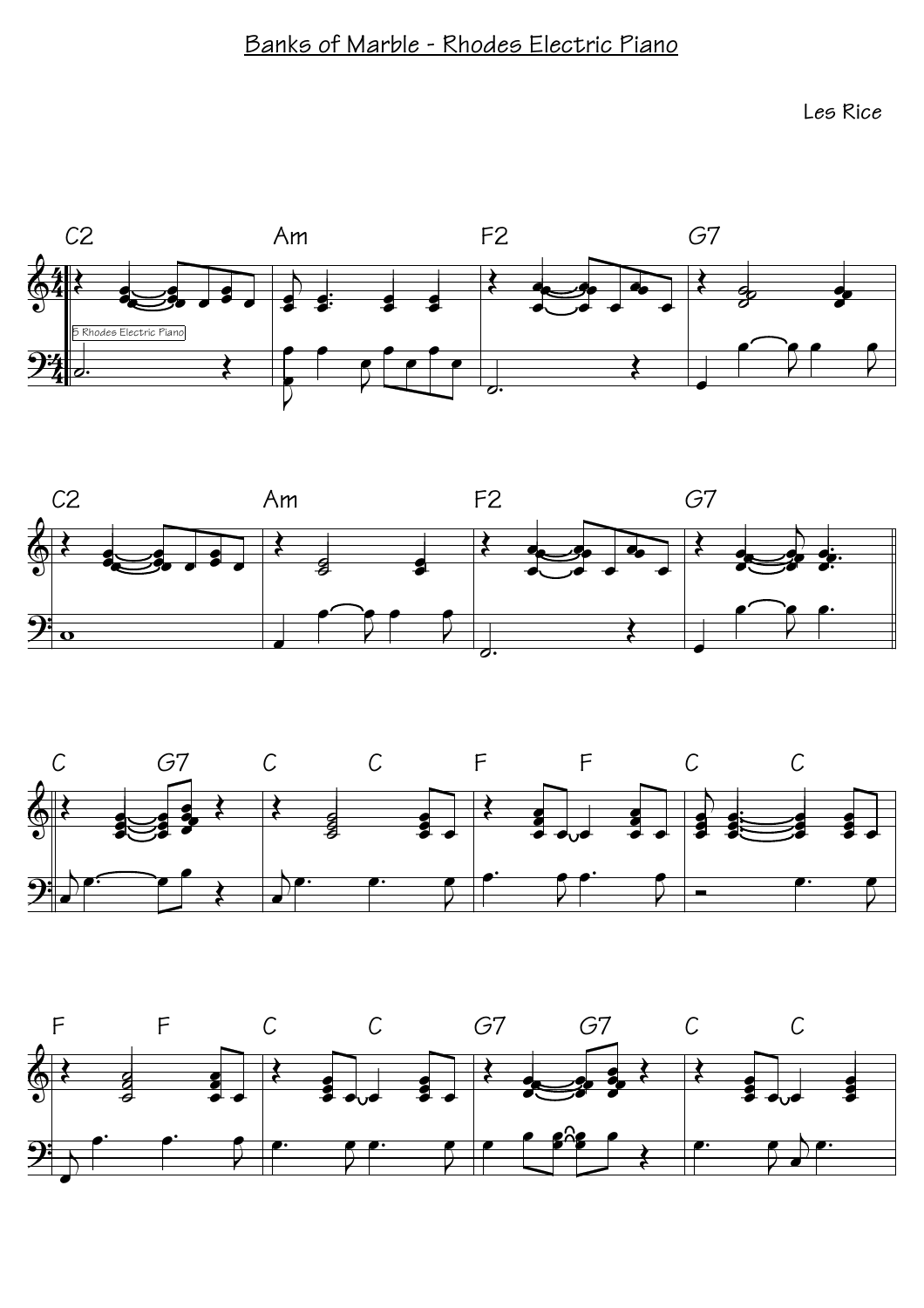







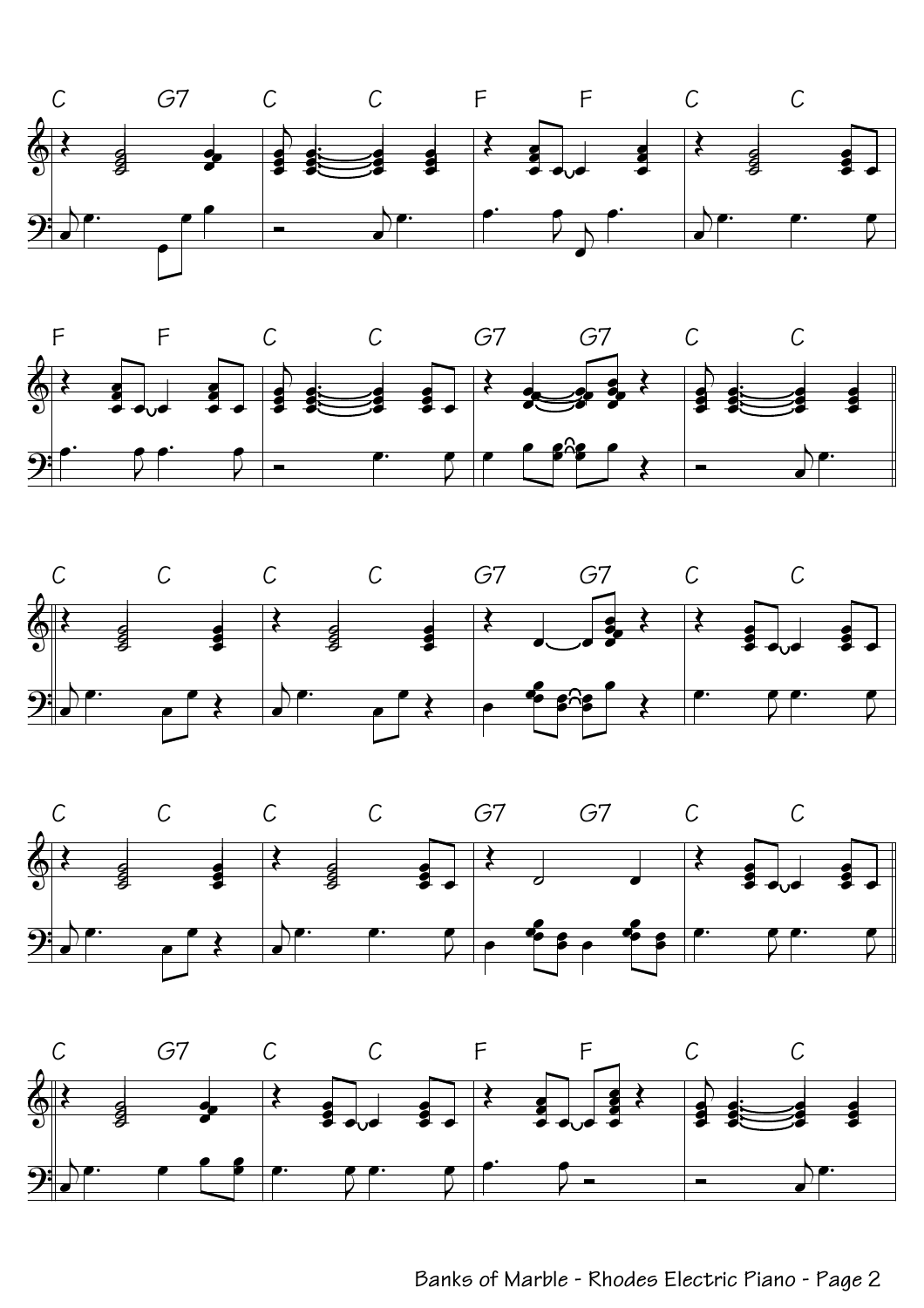









Banks of Marble - Rhodes Electric Piano - Page 3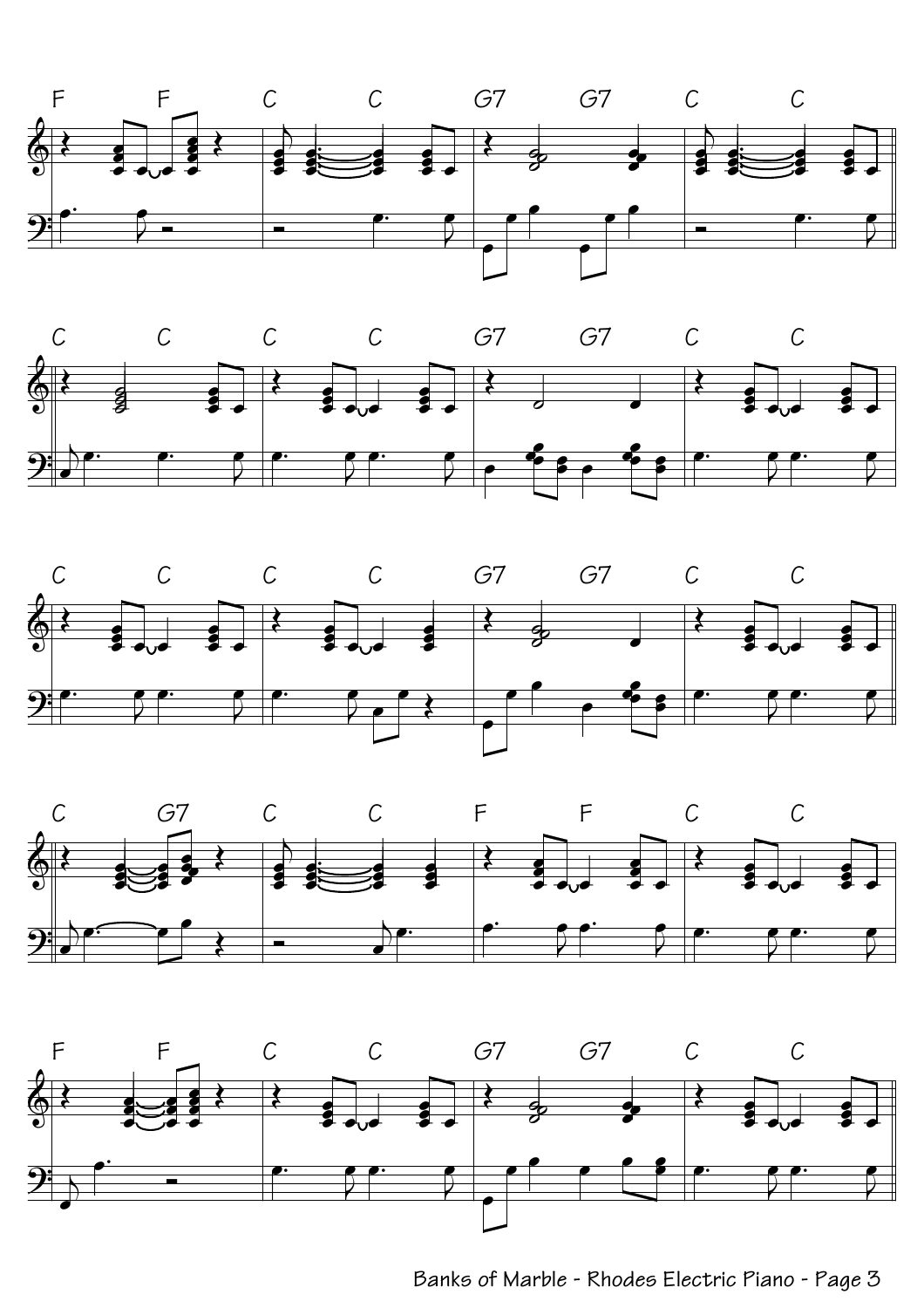









Banks of Marble - Rhodes Electric Piano - Page 4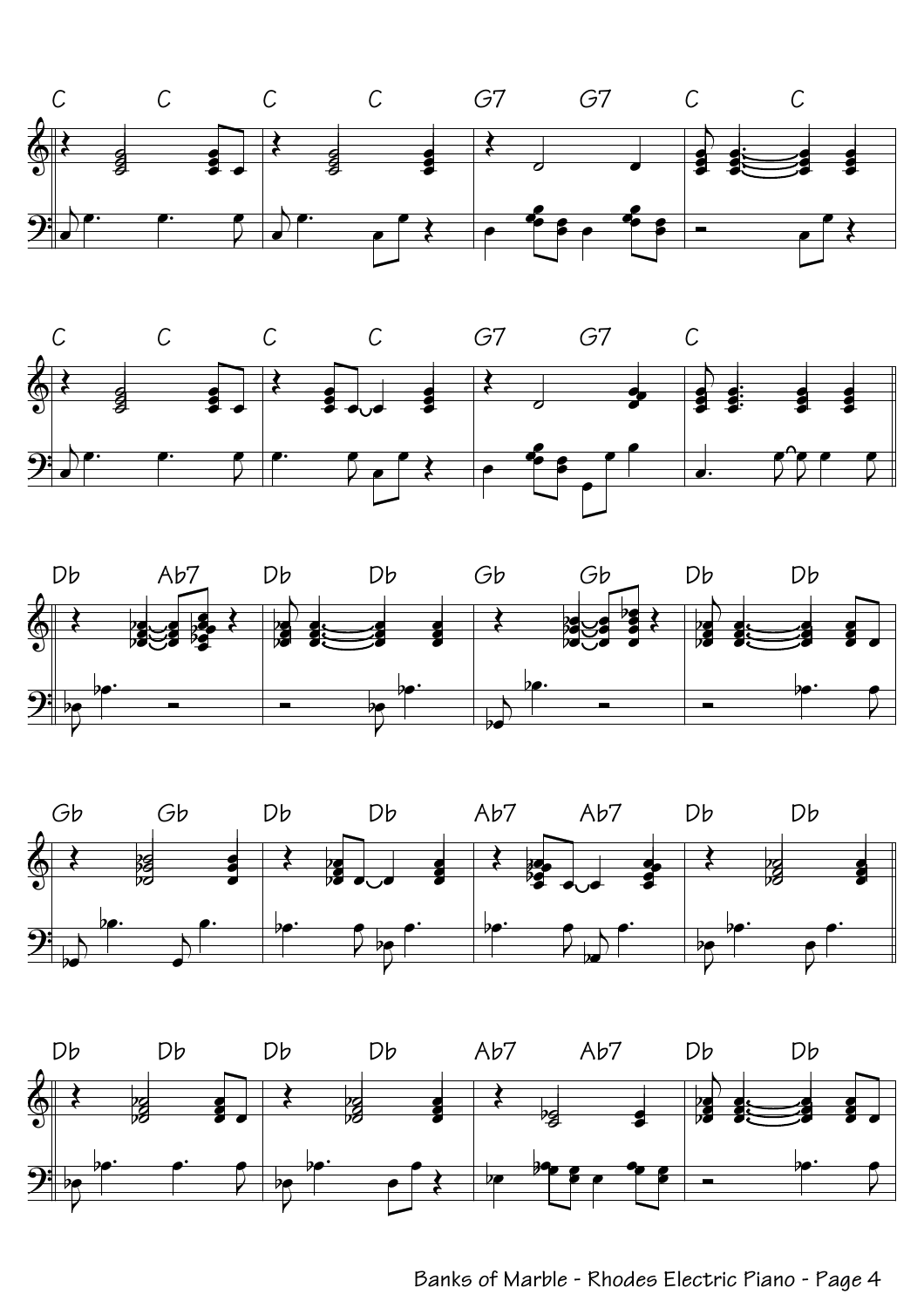





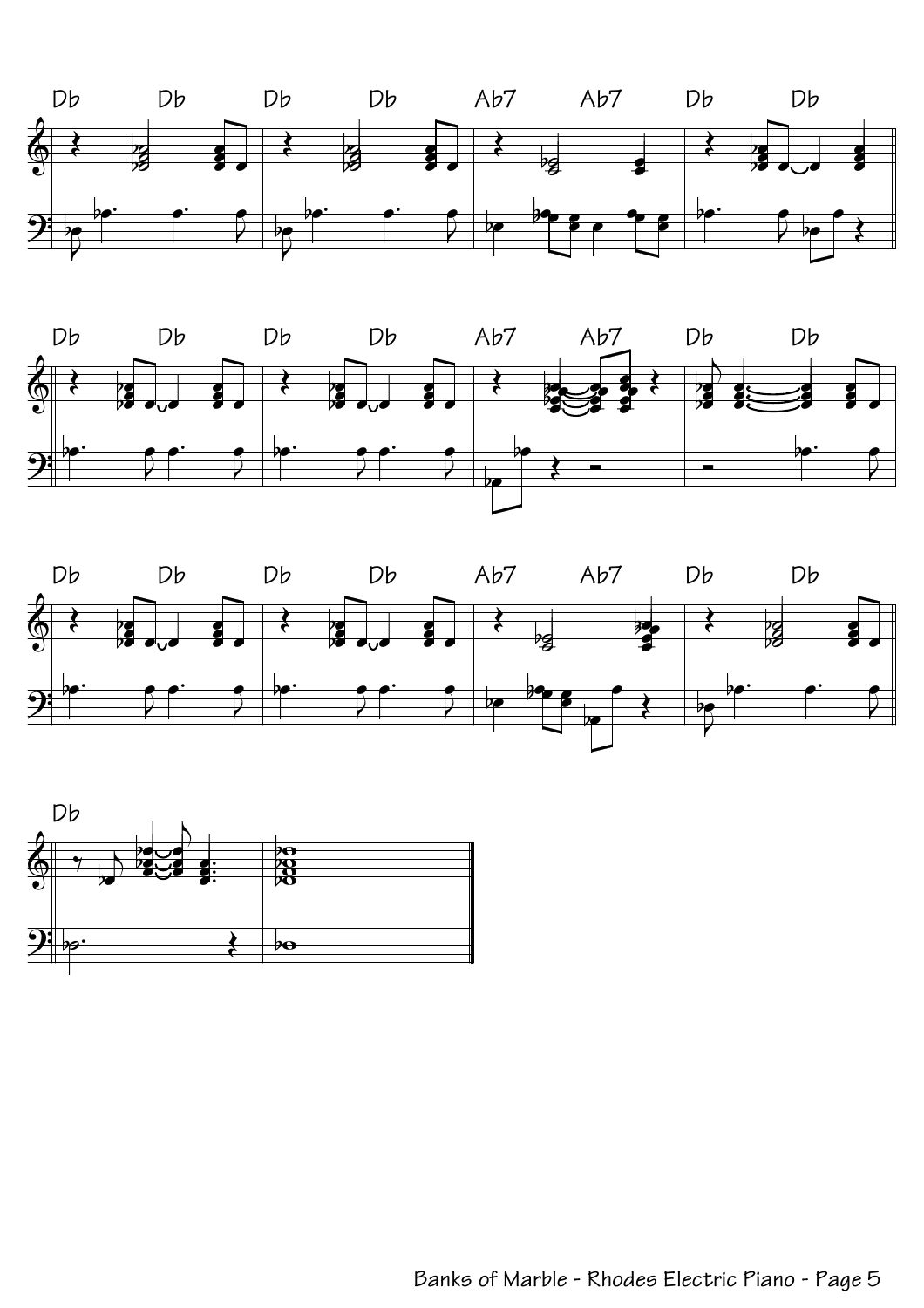











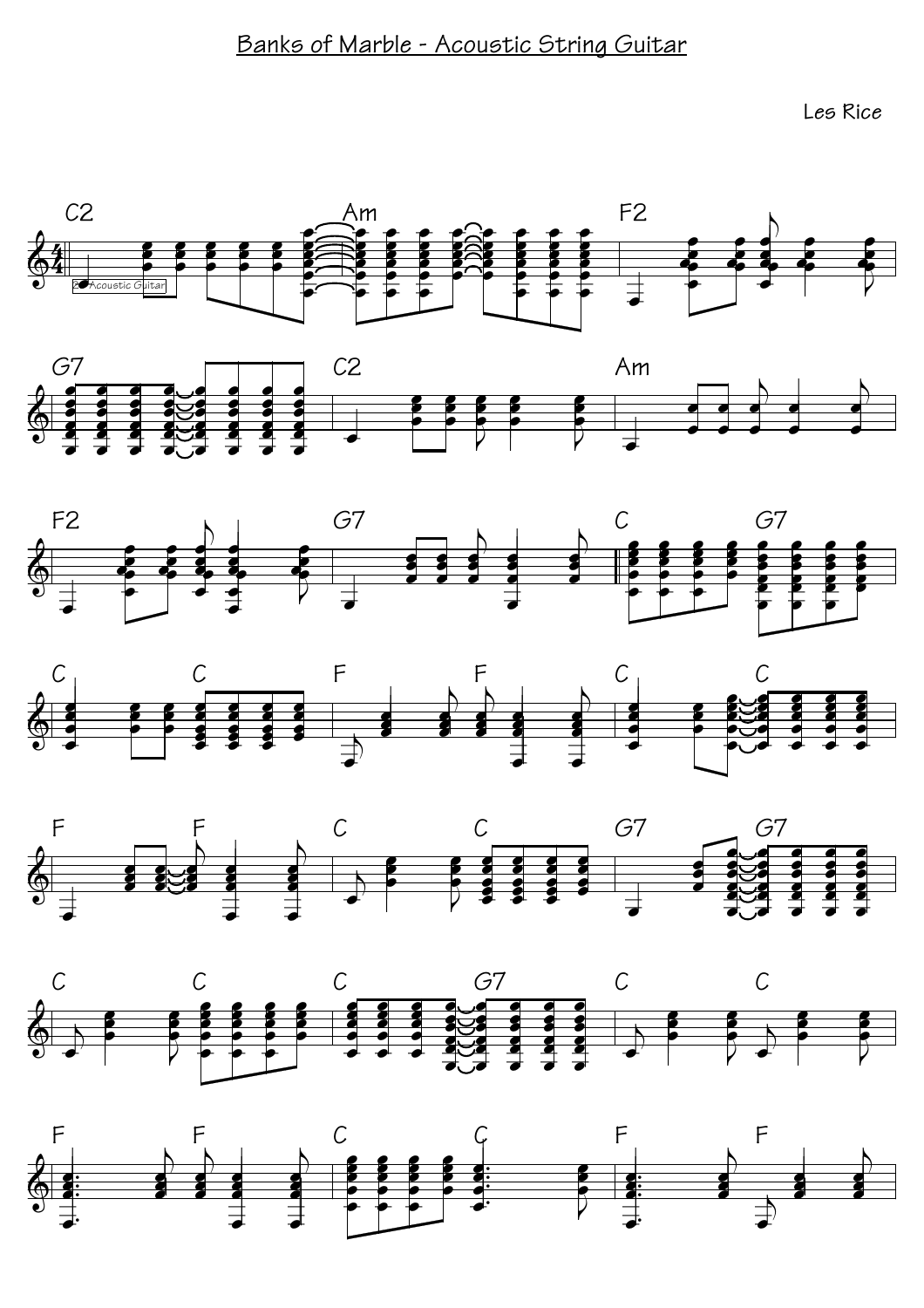















Banks of Marble - Acoustic String Guitar - Page 2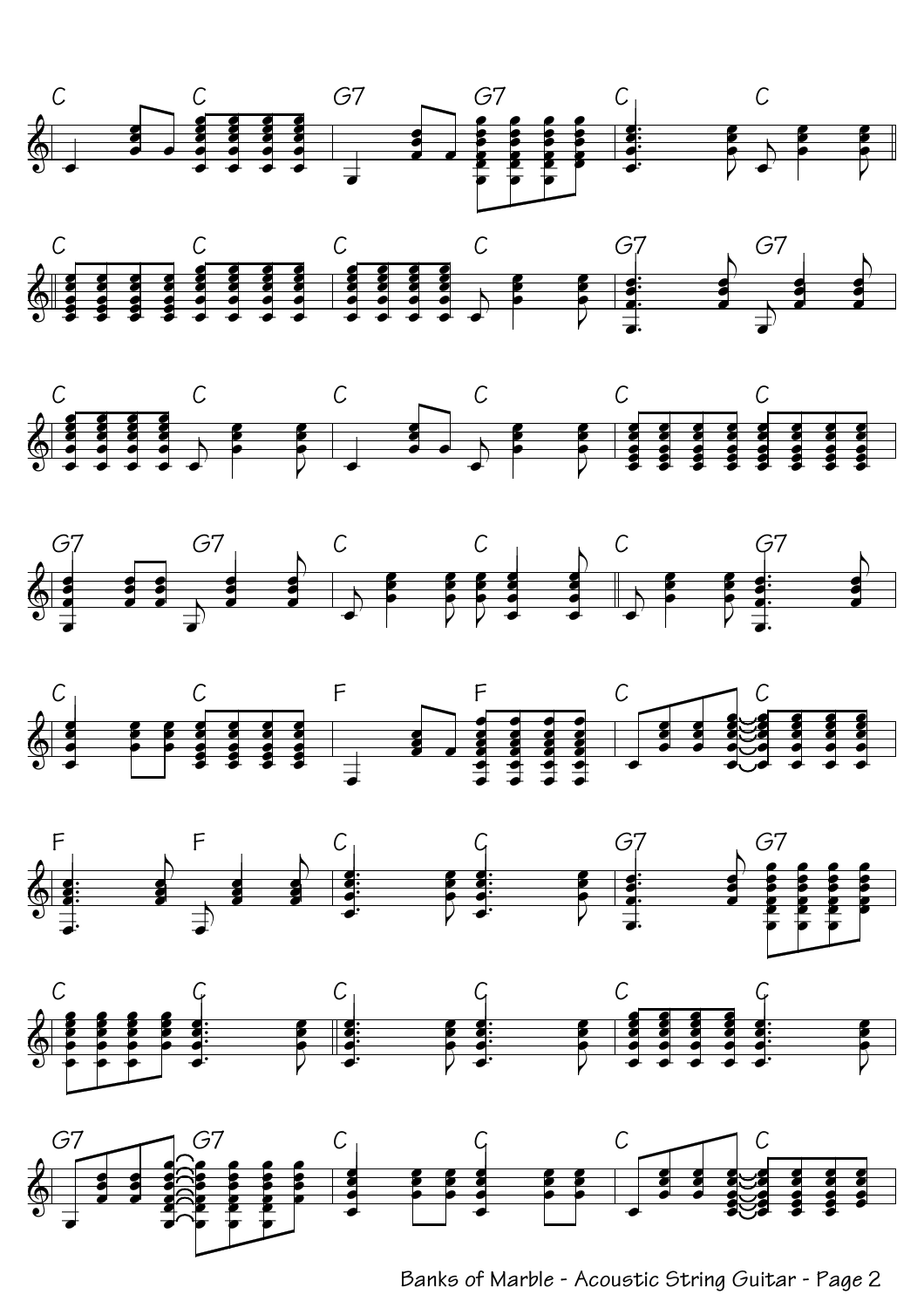















Banks of Marble - Acoustic String Guitar - Page 3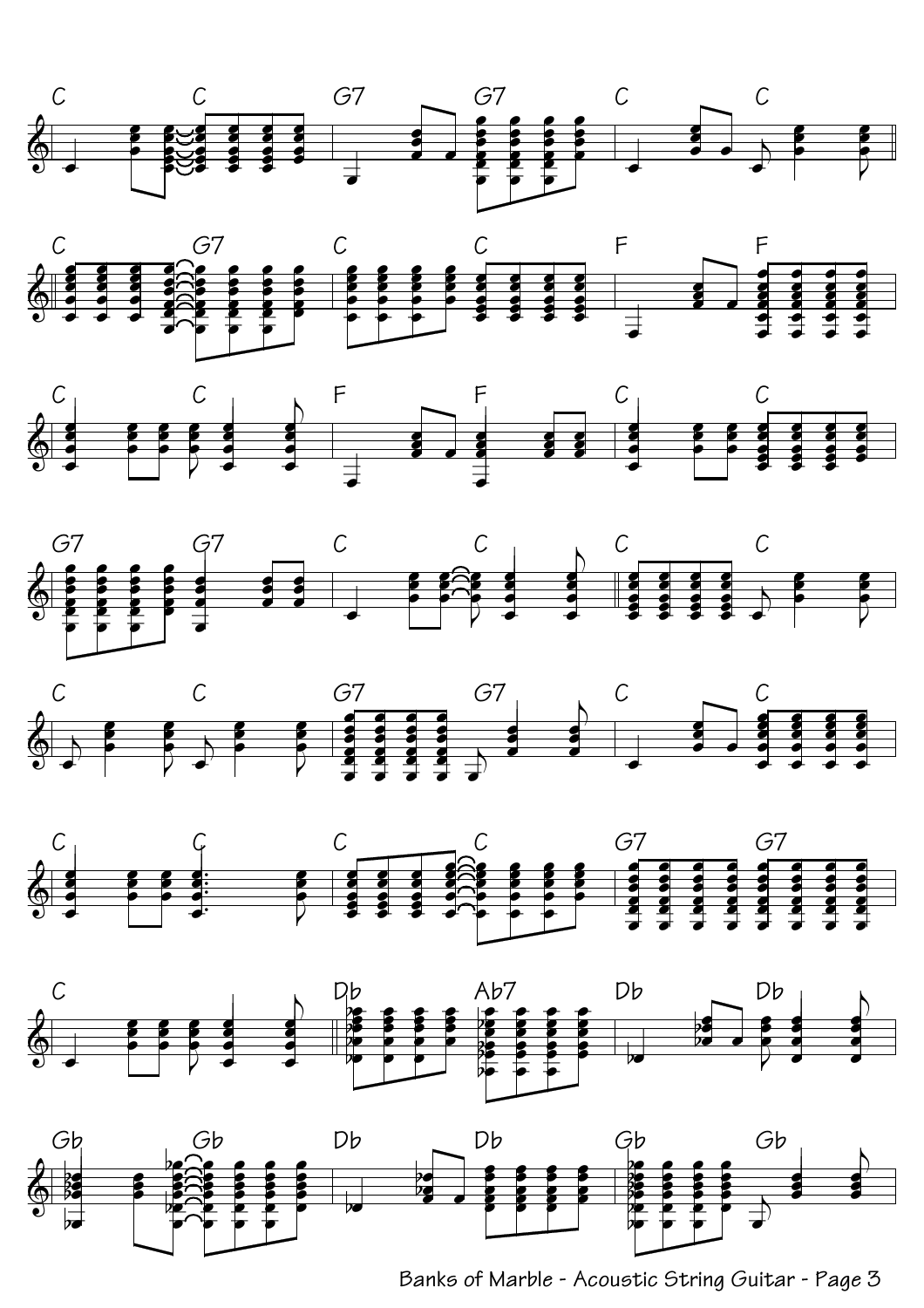











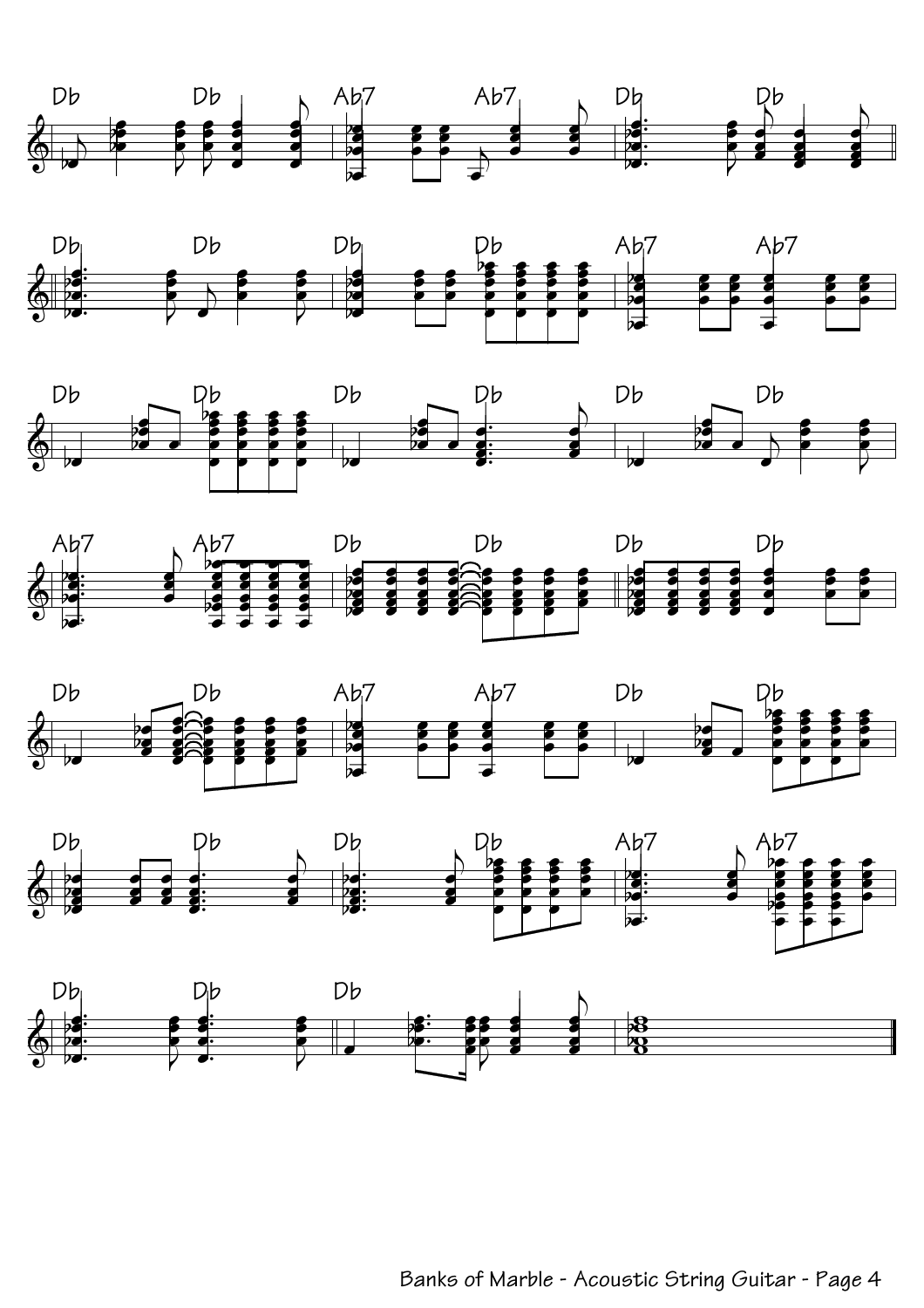







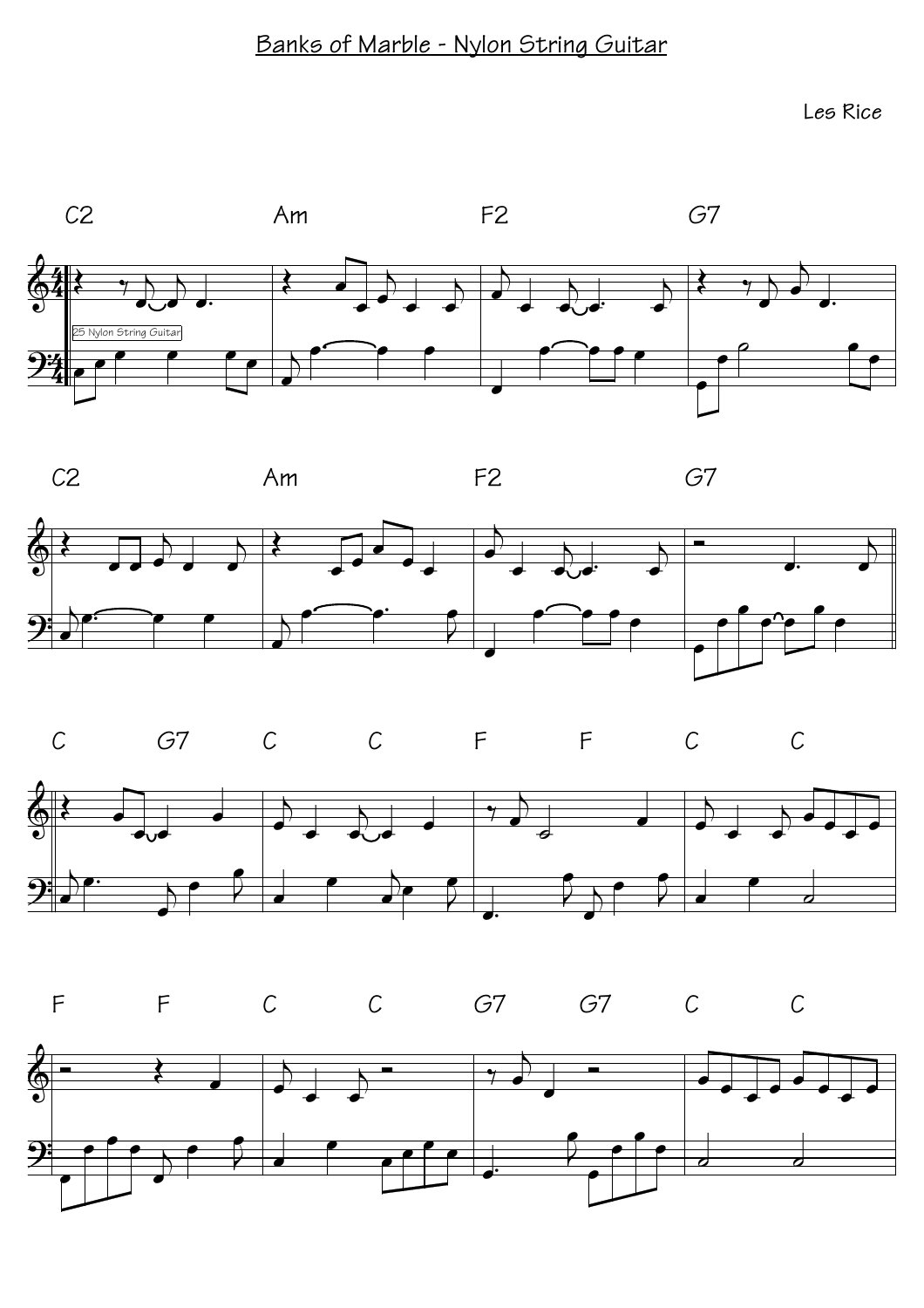

















Banks of Marble - Nylon String Guitar - Page 2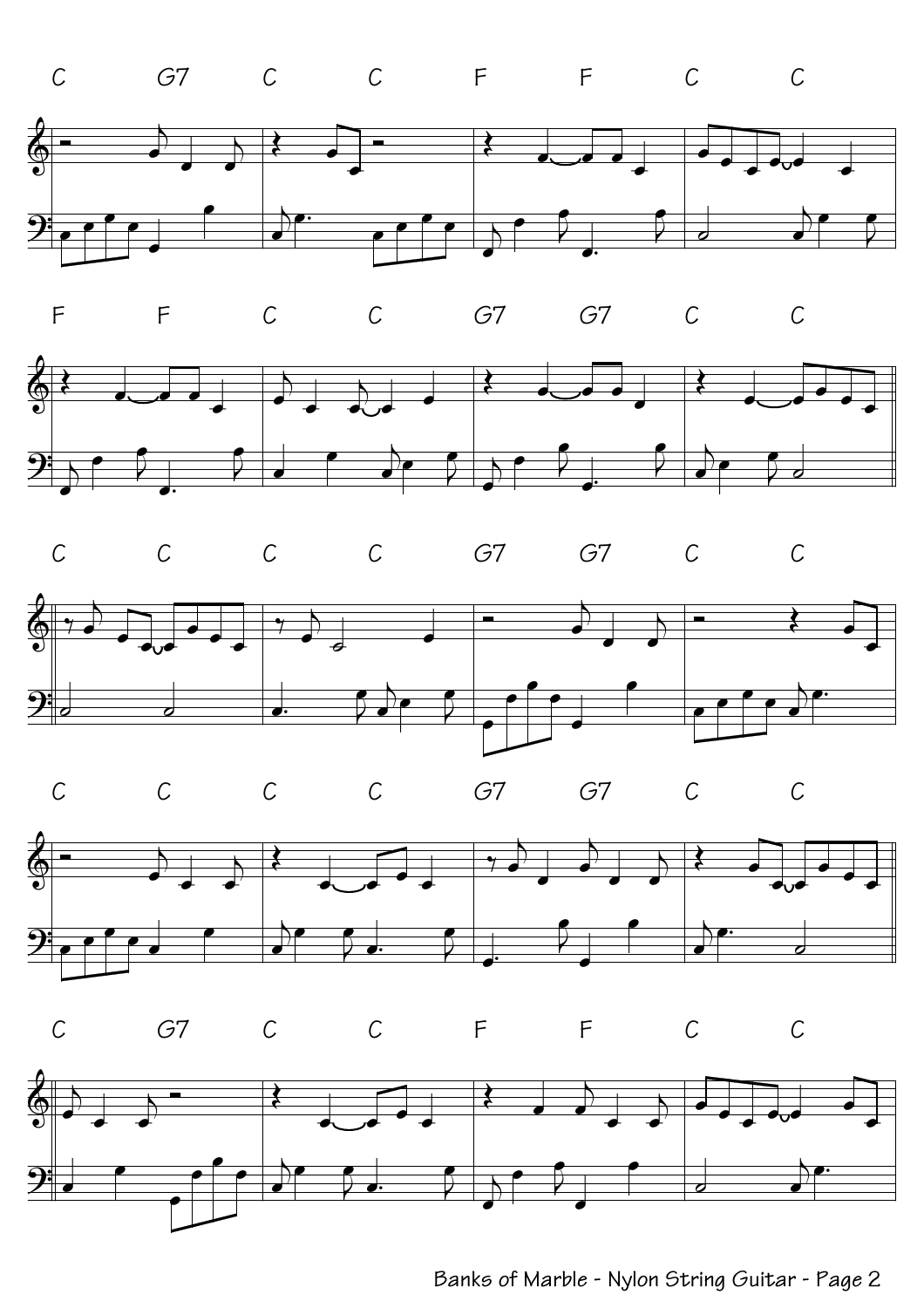















Banks of Marble - Nylon String Guitar - Page 3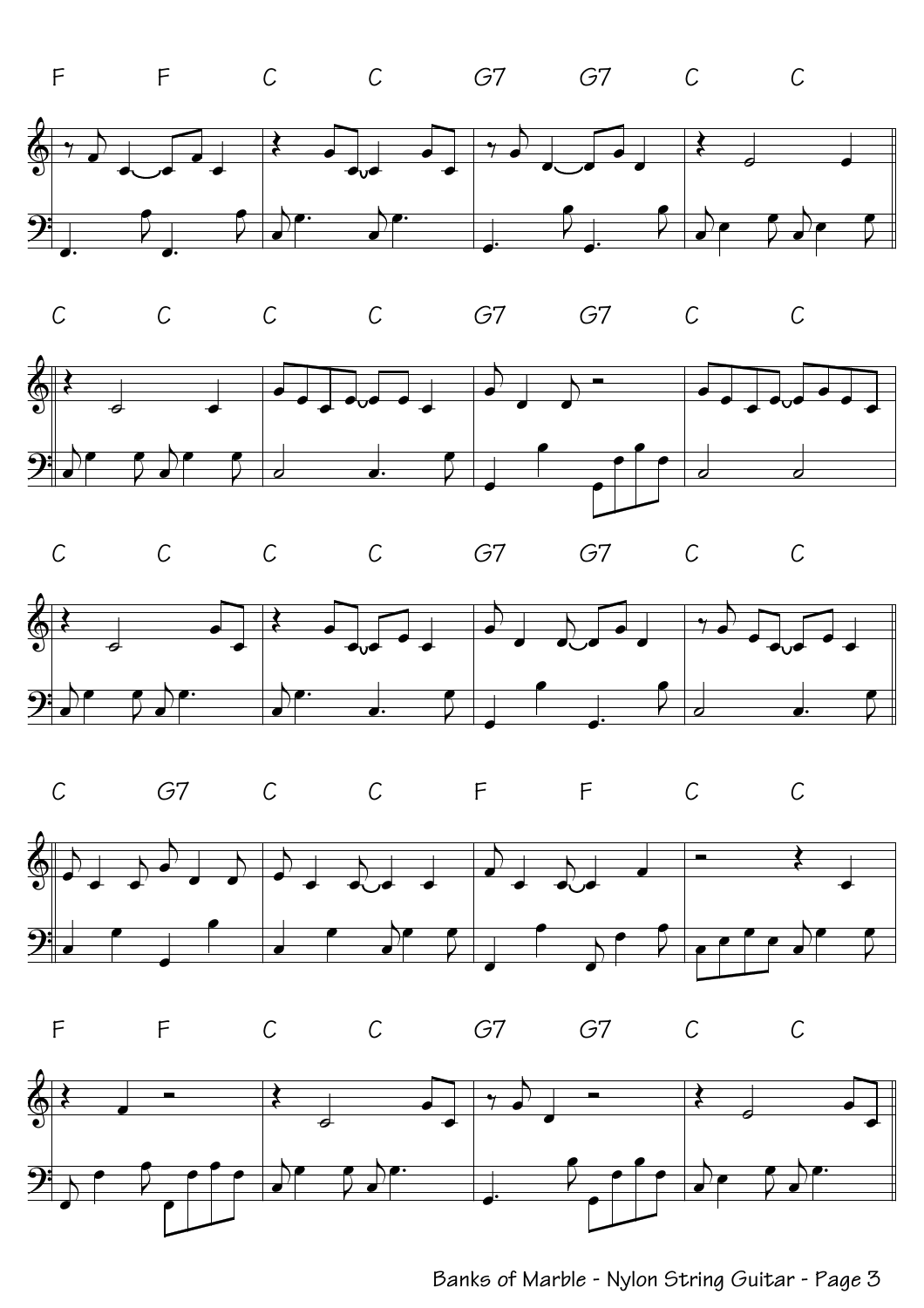

















Banks of Marble - Nylon String Guitar - Page 4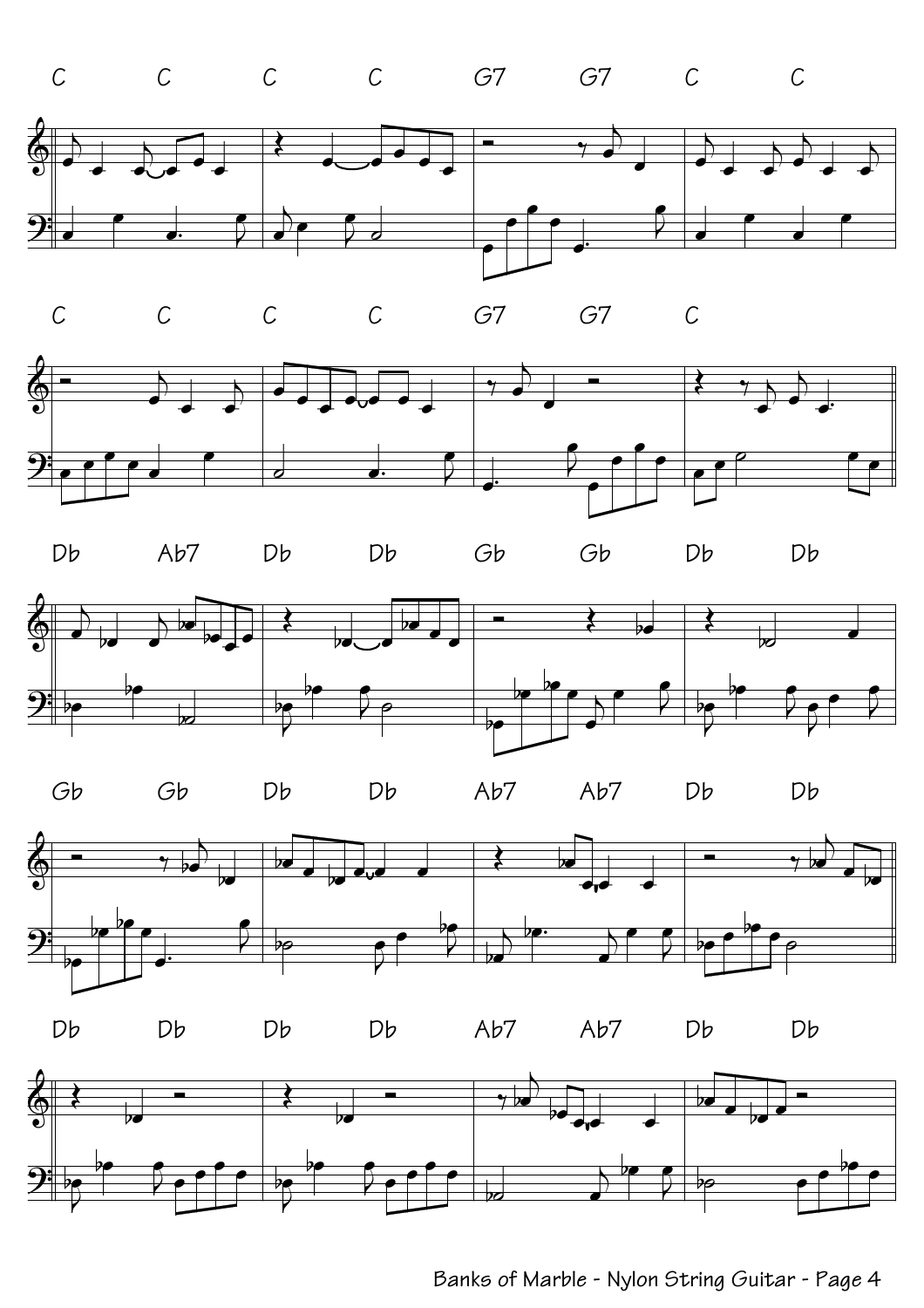





Db

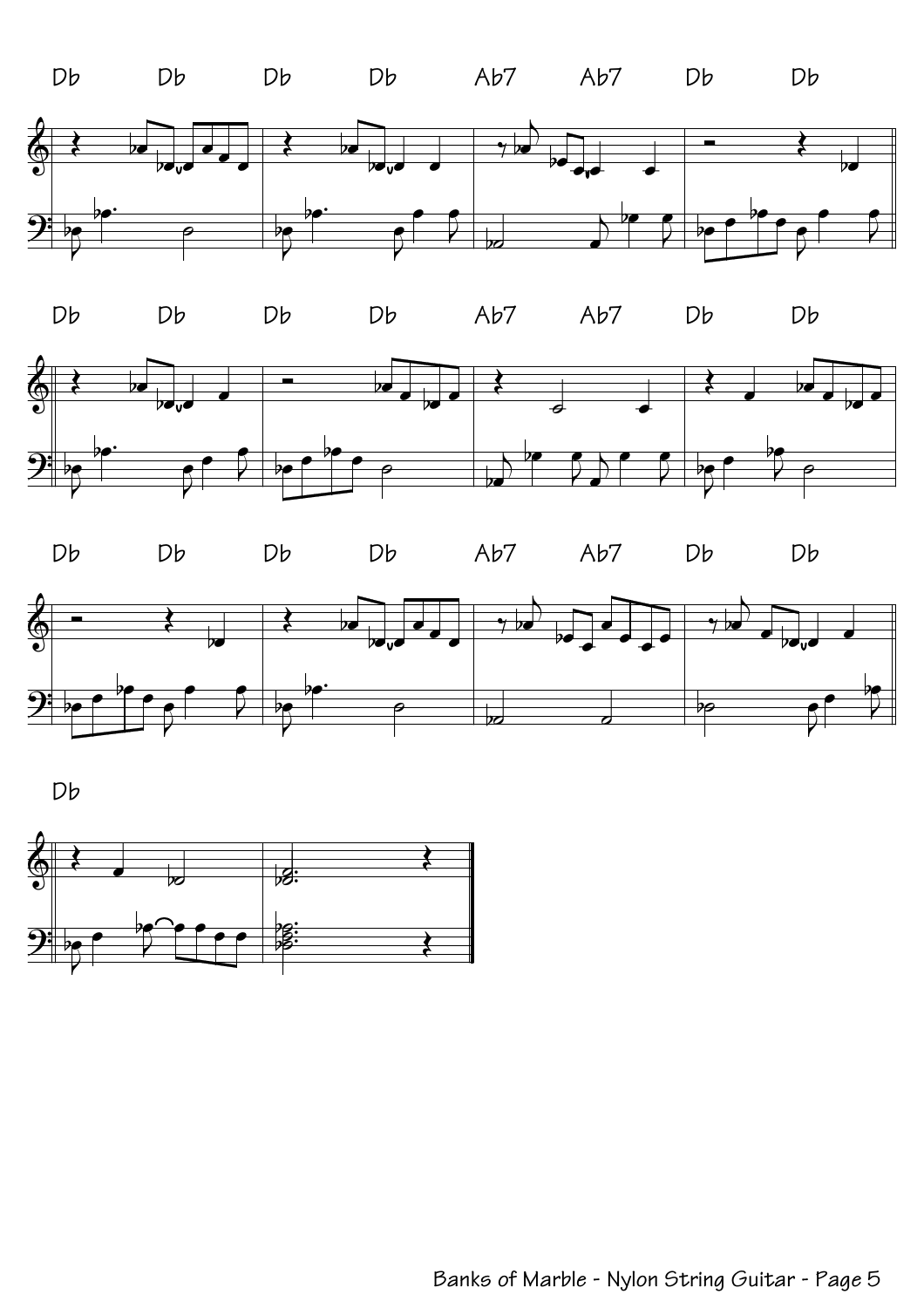## Banks of Marble - Acoustic String Bass

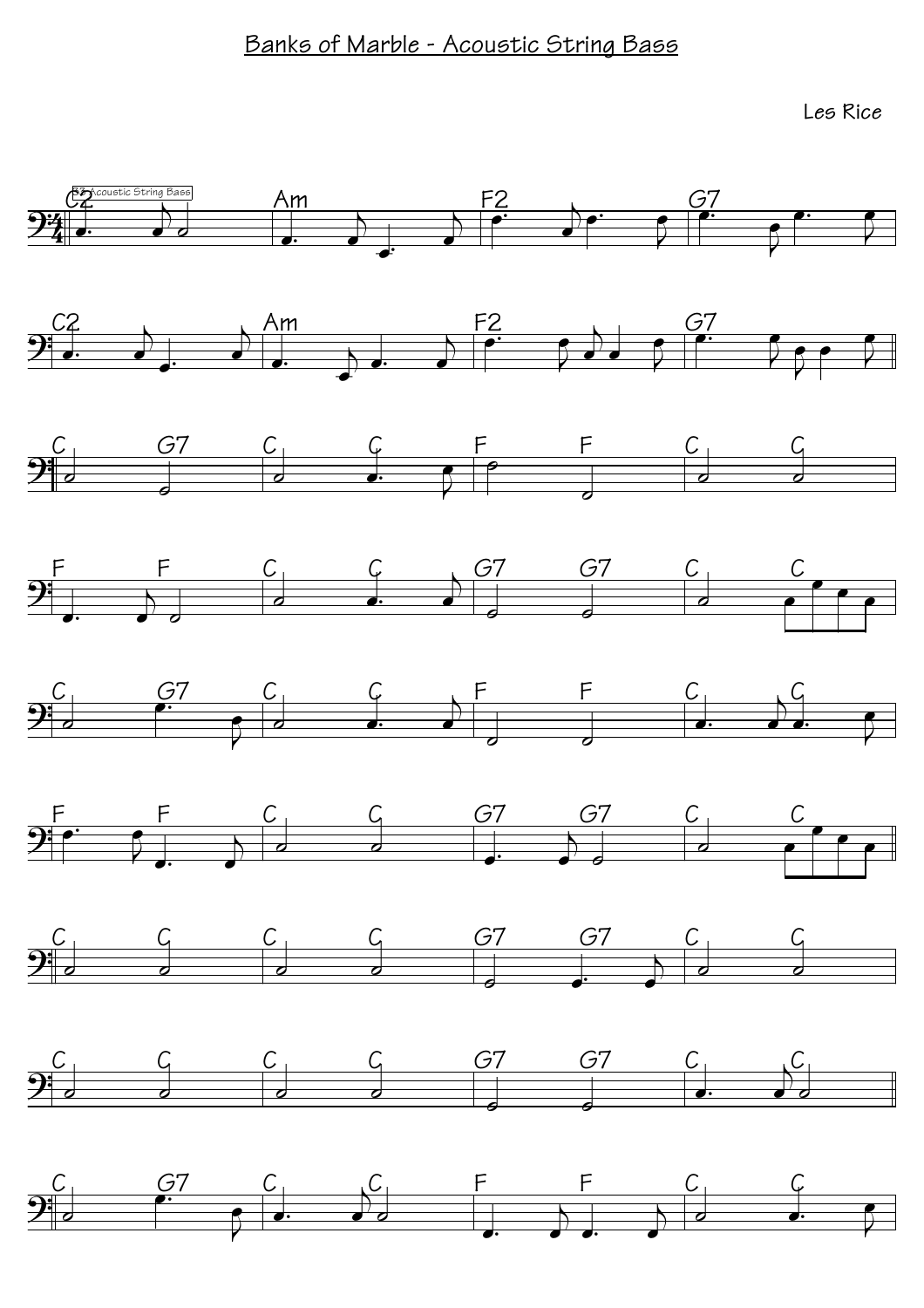

Banks of Marble - Acoustic String Bass - Page 2